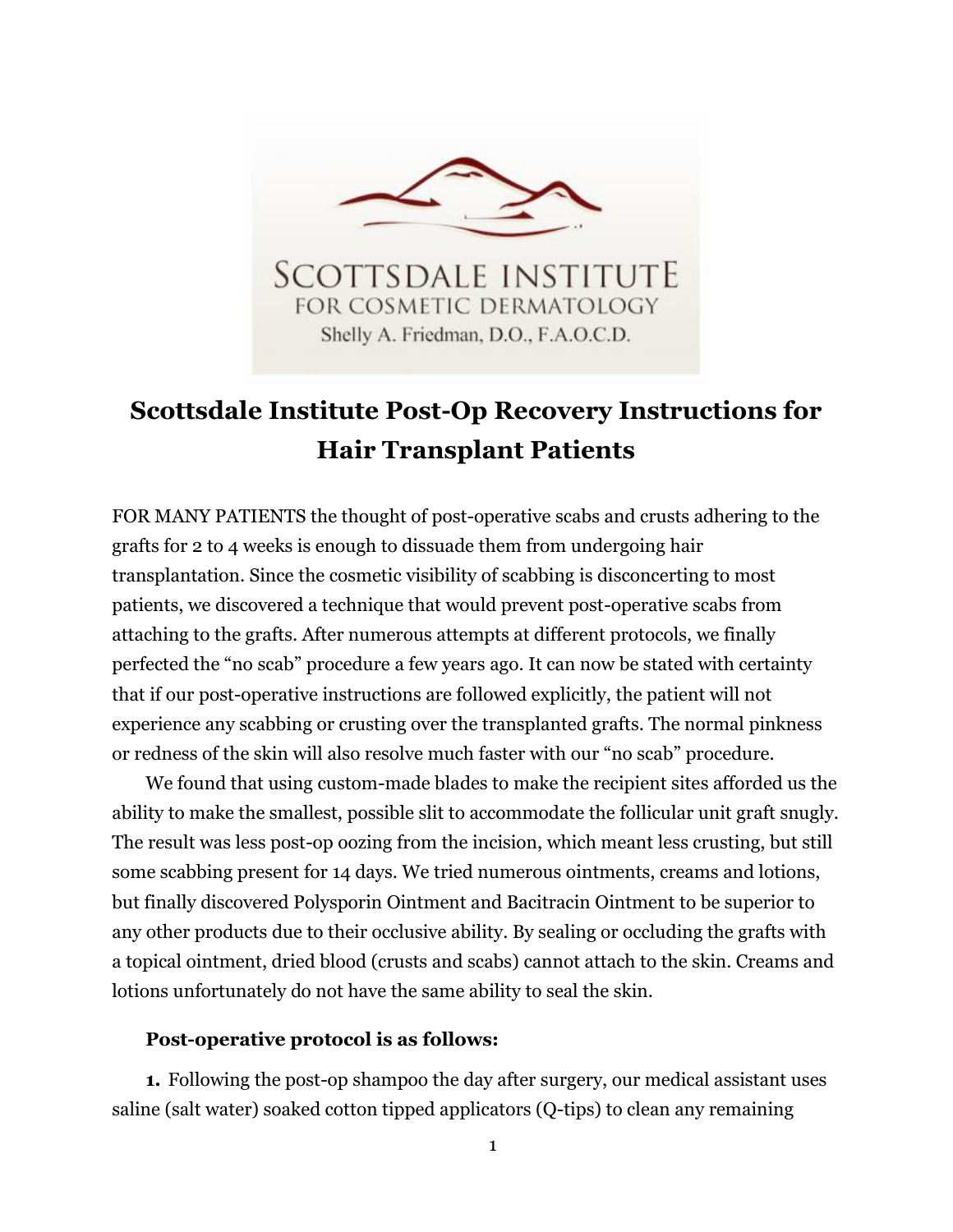dried blood from the scalp and grafts. We then apply Polysporin Ointment or an equivalent ointment such as Bacitracin over each graft. This sounds more timeconsuming than in actuality. The ointment is placed in your palm and then with the other hand, you dab several grafts at one time.

**2.** After we shampoo your hair the first post-op day, we ask you not to shampoo for 2 days. When you start shampooing, you are instructed not to allow the shower spray to directly hit the grafts. We have found that filling a plastic pitcher or bowl with water and then pouring it gently over your head reduced the chances of trauma to the grafts.

**3.** You must apply the Polysporin Ointment four times per day for four days. This is imperative, if you don't keep the grafts covered with this ointment for the full four days, you will experience crusting and scabbing. The ointment also reduces the redness over the grafts and starts the healing much faster. Most of our patients never experience any post-op graft scabbing, and most admit that they can't even see the graft sites in 2 weeks.

We have discovered that using Low Level Laser Therapy following surgery has hastened graft growth following hair transplantation. In addition, low level laser therapy is recognized as being extremely useful in skin healing.

The patient is placed under the laser after their cleanup shampoo the day after surgery and every other day for the next two weeks. Each treatment is approximately 20 minutes long in duration.

After 10 years of utilizing low level laser therapy following hair transplantation, we have found the laser to not only cause the grafts to grow faster, but also decrease postoperative "shock" to the residual hair over the donor and recipient regions. Patients have been extremely pleased that in 4 days their scalp is fee of scabbing or crusting and their grafts are slightly pink. At this point it is easy to camouflage any signs of the surgical procedure.

## **Possible swelling**

With any hair transplant, a small amount of swelling at the upper part of the forehead may develop around 24-48 hours after the treatment. Due to gravity, this swelling is observed within the first couple of days after treatment and may spread down to the eyebrows and eyelids or even reach the cheeks. It disappears by itself within a week.